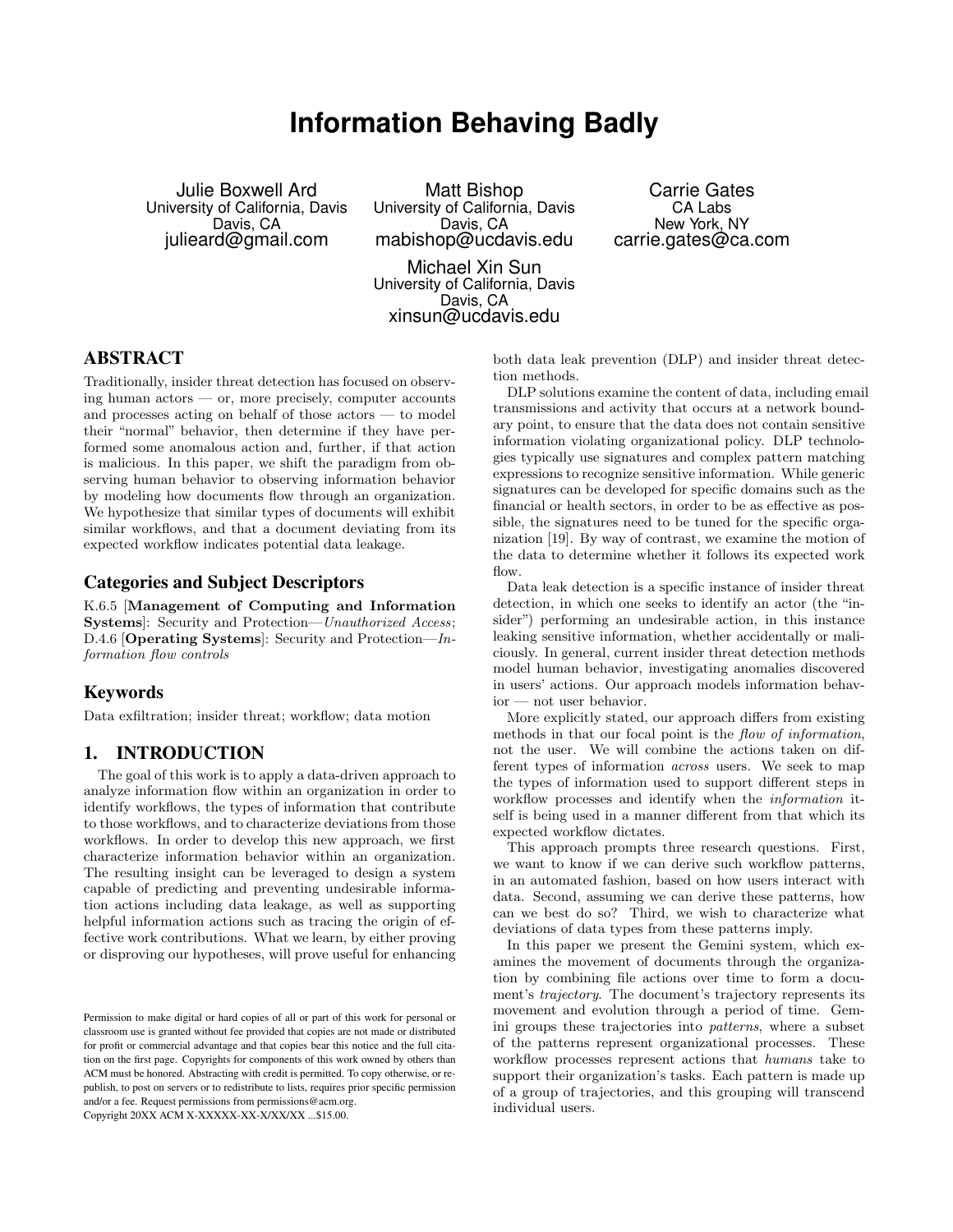

Figure 1: Overview

Gemini forms a baseline of information flow by examining the documents in an organization and applying a metric to determine their similarity based on both content and metadata. It monitors changes to existing documents and creation of new documents. Gemini then analyzes these for similarity to documents in existing trajectories and maps the documents to expected patterns. When a new document begins to move through the organization, for example via email and subsequent edits possibly by different users, Gemini flags any deviation in the document's trajectory from the expected pattern, thereby indicating potentially malicious behavior. In short, we want to identify when information mapped to work processes crosses over to a non-work process, as illustrated in figure 1.

Several assumptions underlying Gemini are outlined in Sections 4.2 and 4.4. We propose experiments to test this system and thus validate these assumptions. These experiments analyze data-at-rest in order to enable actions to protect data-in-transit. We propose using the Enron data set to model a filesystem and the workflow processes present in an organization as described in Section 4.1.

The rest of the paper is organized as follows. Section 2 describes the overall problem domain and key related work. Section 3 presents the design of a system that can extract workflows and organizational behavior by observing documents. We describe the design of an experiment to test this system, and thus each of the underlying hypotheses, in Section 4. Section 5 describes the potential impact of this system, along with its key limitations. We then conclude in Section 6 with a discussion of future work.

# 2. ABOUT THE PROBLEM

Of the healthcare data breaches examined in the Ponemon 2012 Patient Privacy study, 42% were caused by "employee mistakes or unintentional actions" [2, p. 2], the second most common cause.<sup>1</sup> Employee mistakes in handling data should be prevented by increased training, but the study concludes that HIPAA and security awareness training appears to have little positive impact [2]. Our proposed method will also apply to inadvertent data leakage, a nontrivial contributor to the problem of privacy violations [19].

Industry standard DLP products use a number of techniques to protect data in three main states: data-at-rest, data-in-use, and data-in-motion. Data-at-rest refers to data in storage, data-in-use is monitored by agents while a user accesses it, and data-in-motion is protected by networkbased mechanisms [19].

Methods that detect data leakage include context-based inspection, content-based inspection, and content tagging. Context-based inspection relies on file metadata, and contentbased inspection looks inside the file. Examples of contentbased inspection are identifying keywords such as "confidential", fingerprinting based on string searches or hashing, natural language analysis methods, and statistical analysis including the frequency of specific terms. Content tagging indicates the nature of content through metadata, or tags, that are set either automatically or by a user. The content retains this tag throughout processing by other applications, and is handled according to policy defined for that tag. On the other hand, methods which prevent data leakage include access control, disabling functions such as copy-and-paste, and encryption [19].

By tying the notion of "data leakage" to the workflow that the document should follow, the Gemini system should have fewer false positives than current DLP methods, but may miss other types of anomalies that current DLP methods will detect. We accept this because Gemini is not an allinclusive policy enforcement tool [21]; it is intended to augment existing DLP methods.

#### 2.1 Related Work

Data provenance seeks to trace the lineage of data, focusing on the integrity and completeness of such records [6]. Our method uses document location records to help derive file trajectories. Our approach also incorporates file content similarity comparisons. Finally, we focus on reconstructing workflows rather than simply examining the provenance of data.

A significant problem in DLP is protecting confidential and proprietary data that exists in "unstructured form", such as source code and design data. Research in natural language processing (NLP) seeks to counter this challenge [19]. Because the Gemini system compares file similarity independent of content structure, it naturally includes proprietary unstructured data. Additionally, because DLP products focus on preventing leakage that goes outside the organization, they are deployed at network gateways and thus do not protect against intra-departmental violations [19]. Gemini is inherently able to identify and prevent such data leakage because it incorporates organizational data including users' departments and examines workflows within the organization in addition to data crossing the organization boundary.

Policy implementation and system training are labor-intensive initialization tasks required to enable effective DLP in an organization. These involve translating policy into rules and identifying sensitive documents on which to train the product. Periodically, organizations should revisit this initial configuration to take into account changes in policy and new types of proprietary data [19]. Gemini works independently of platforms and organizations. Gemini requires

<sup>&</sup>lt;sup>1</sup>The most common cause, accounting for  $48\%$  of the breaches, was "a lost or stolen computing device".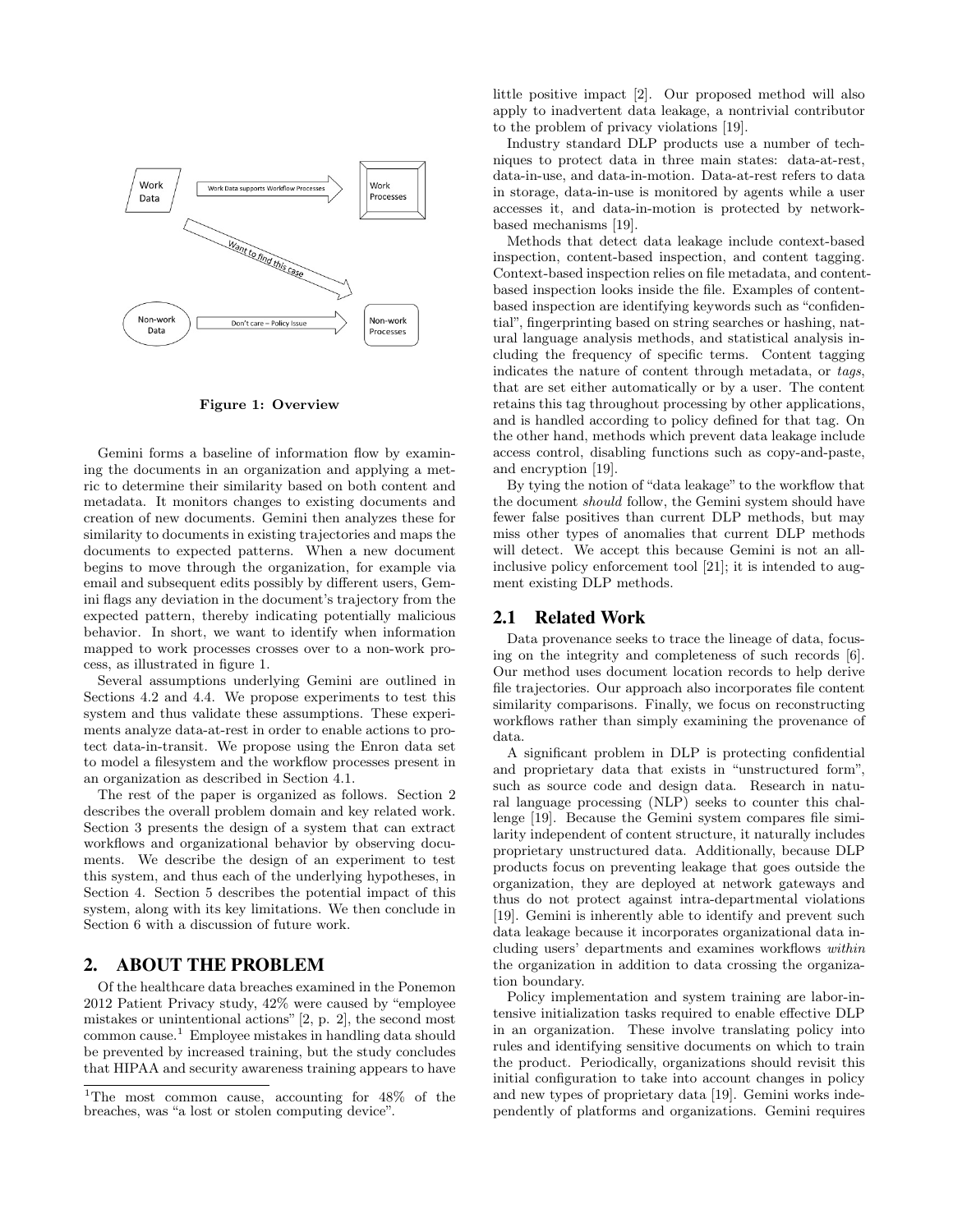minimal user information that is easily obtained from an organization's human resources department, and will incorporate continuous learning in order to automatically update the user data in response to organizational changes. Gemini infers that a document is important by the way it moves through the organization. Existing DLP products are unable to correlate alerts to detect, for example, multiple attempts to transmit a file [19]. Because Gemini follows the data, multiple accesses and actions on similar types of data are automatically correlated by construction of the file trajectory and its participation in a pattern.

Insider threat analysis focuses on modeling individual behavior. For example, a company named Cataphora has patented a method of analyzing "Discussions" by tracking communication across several media, forming a document (communications) family tree, deriving actor roles, and from that analyzing the workflow on an ad hoc basis. Their analysis focuses on the actors: determining influential employees, deriving workflows based on the roles of the actors, and tagging the workflows based on the roles and departments of the actors [1]. Our analysis focuses on the data: we form document trajectories based on the actions of individuals and then generalize this activity into patterns to determine whether a *document* deviates from its expected pattern.

The Enron Email Corpus is a valuable dataset for academic research, primarily because it consists of real-world employee exchanges from a large organization. Researchers have used it to study email classification [13], social networking [15], and as a business case study [16]. A method of inferring the corporate hierarchy is presented in [4]. Analyses of the files attached to Enron email are sparse; Dredze et al. [8, 7] use email text to predict whether an email should have an attachment.

Personal Information Management (PIM) focuses on how workers can organize information so that the information they need is readily available [12]. Anomalies in audit logs and information flow have been considered as indicators for intrusion detection [22, 5].

Role mining seeks to define a role-based access control (RBAC) matrix based on user permissions [9, 14, 18]. Our approach differs from role mining in two significant ways: we seek to identify workflows—a sequence of actions—whereas role mining groups sets of permissions assigned to users. Additionally, the focal point of our approach is the information, not the user.

The body of work on process mining provides algorithms to derive business processes from user actions captured in event logs [25]. Conformance checking is an analytic method seeking to identify differences between the process definition and process execution in reality [23]. The benefits of conformance checking to internal auditing are many, including fraud detection, monitoring required separation of duties, and process improvement [11, 3]. The informational perspective of process mining highlights the relationship between the data consumed and produced during execution of business process tasks, but there is scant literature on exploiting this perspective of business process mining [17]. In the language of business process mining, our approach seeks to apply conformance checking using the informational perspective. We will leverage business process analytical methods as appropriate in our analyses.

# 3. SYSTEM DESIGN

Gemini is essentially an anomaly detection system applied to workflow. Gemini will infer workflows based on file activity because defined workflows often do not match execution in reality [24]. Like other anomaly-based systems [21], it requires a training phase to establish the "expected workflow" of documents. The input data is information about the evolution of the files over time. Additionally, not all anomalies will be considered bad data behavior [10]; we will use the results of this experiment to more tightly constrain the types of anomalies that merit investigation. The training phase takes three steps:

- 1. For each file, record the metadata and actions associated with operations performed on the file. These actions are placed into a temporal sequence called a trajectory.
- 2. Group the trajectories into sets of "similar" trajectories. "Similar" is defined by a similarity metric that takes both content and metadata of the files for each trajectory into account, because looking at both often points to relationships among trajectories that may not be apparent from either examined separately.
- 3. Use the evolution of the files, and the similarity metric, to determine when files have been moved or edited, and add these changed files to the files' trajectories.

The term "evolution of the files" refers to data that shows the changes to the files and to the file system over time, such as snapshots of the file system arranged in temporal orde. Other data sources may provide the needed information, for example a software agent that records changes to data as it is used and as it is in transit.

A pattern is an abstraction of a group of trajectories that captures organizational relationships and periodic actions. We expect that different files following similar trajectories will exhibit other similarities as well, such as in the content of the file, or the departments of those users who created the file. By noting the similarities among the files at the start of similar trajectories within the same pattern, we can determine the common characteristics of files in that pattern. We expect that a subset of all possible patterns will map to workflows (organizational processes). The remaining patterns that do not describe organizational processes will not indicate anomalies to the Gemini system, and so we can ignore them.

During Gemini's deployment phase, when a file is first created, its content and metadata are compared to those of files at the base of every already-identified trajectory. Similarly, when an already-analyzed file undergoes additional actions after the baseline is established, the modifications to its trajectory are compared to those of similar files in other existing trajectories. A file might be similar to files in multiple patterns. As a new file moves through the system, its trajectory is compared to the trajectories of similar files and to established patterns until the file's trajectory is mapped to one or more existing patterns. As the file's trajectory matures, the expected pattern mapping will narrow down to a single expected pattern. If the file then deviates from this expected pattern, Gemini will generate a response appropriate to that deviation. Because the cost of both false positives and false negatives are high, we propose a staged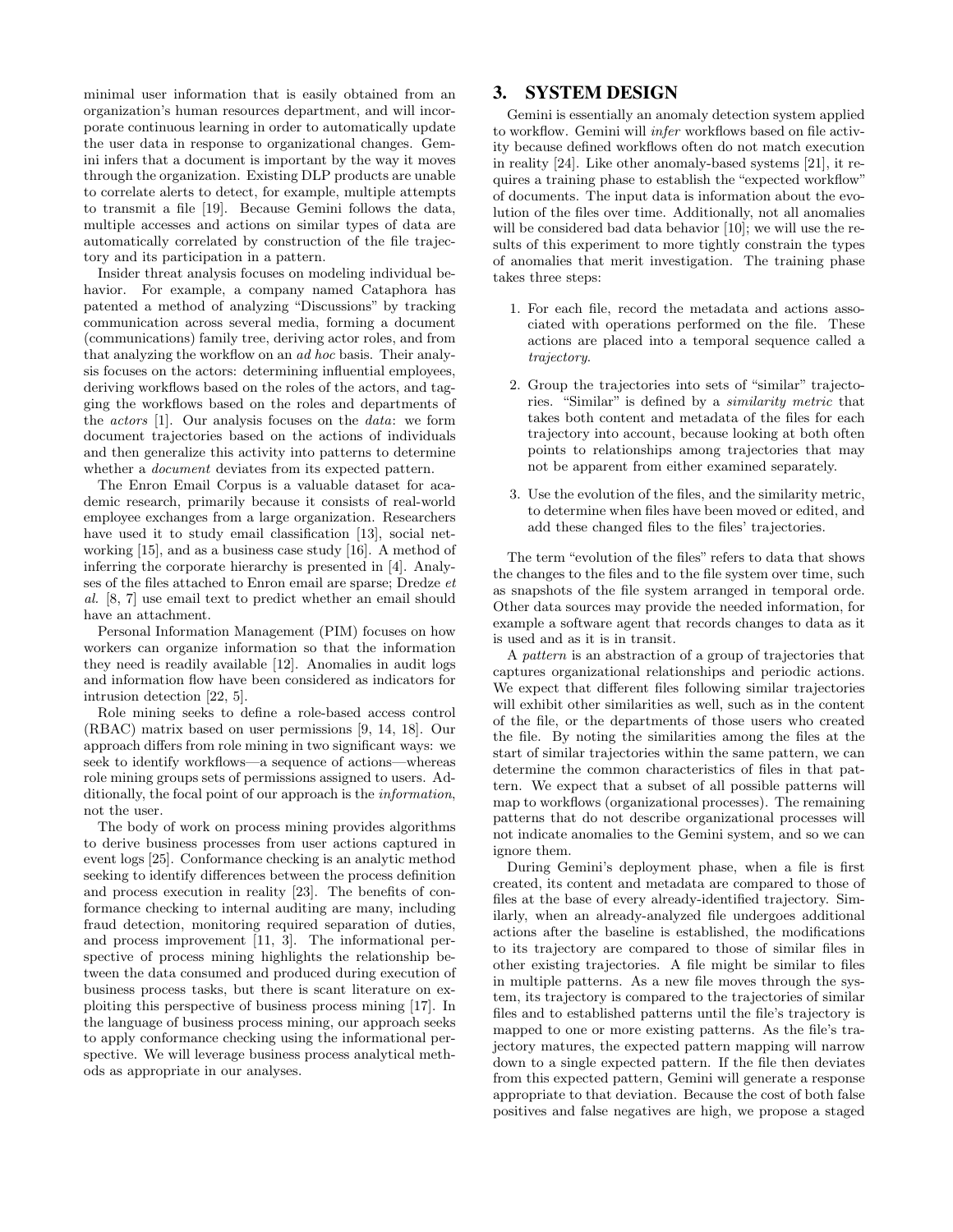response taxonomy, elaborated in section 3.4, to guide the system's response. The narrow scope of our analysis, as well as the increased granularity of the information analyzed, will enable the system to decide on the response appropriate to the situation.

In a production scenario, Gemini will incorporate a continuous learning function to update the patterns over time to take into account users changing departments, new users, user and departmental reorganizations, new workflows, changes to existing workflows, and other organizational changes.

## 3.1 File Similarity

There are a number of ways to calculate file similarity. Plagiarism detection software estimates the extent to which one document is derived from a pool of other documents. Automatic keyword identification is a more content-specific option that inspects the intersection of groups of keywords to calculate similarity. Natural language processing (NLP) methods account for synonyms and seek to extract meaning from text. This portion of Gemini must be a module, so that the implementers can select any similarity metric that they think effective in the environment in which Gemini is used.

Initially, we explored using a proprietary algorithm developed by CA Technologies called Affinity, which indicates the extent to which content is shared between two documents. This enables bidirectional comparison. CA Technologies' algorithm may be tuned to match differing levels of fidelity from the page level down to the paragraph or sentence level. Affinity successfully detects relationships between files of unstructured data such as ordinary text or source code.

The Affinity algorithm outputs two percentages that indicate the extent to which document A was derived from document B, and vice versa. This bidirectional similarity is needed to detect the case where a one-page  $A$  is completely contained in a 100-page  $B$ . In this case,  $A$  is 100% similar to  $B$ , but  $B$  would only be  $1\%$  similar to  $A$ . One can combine the two percentages in some way, for example averaging them or taking the maximum, to obtain a single number if desired.

We plan to investigate different thresholds and combinations of metrics, and how the environment impacts their effectiveness. For example, taking the maximum of the two percentages might indicate whether a one page document is a subset of a one hundred page document. Such a relationship may be lost if the two numbers are simply averaged. We will also examine the performance and privacy trade-offs involved with analyzing file content. For example, how does the combination of file content and file metadata, versus simply using metadata, benefit the identification of workflows and deviant files? We expect that analyzing content similarity will reveal relationships between files with different names. However, we do not know often users rename files. Additionally, analyzing content similarity will likely identify relationships between types of information, such as when data from different sources are combined into one document.

We will also consider methods that improve the performance of a deployed system. For example, when adding files to the corpus, it may not be necessary to compare every file to every other file. Perhaps new files need only to be compared to selected files which represent groups of similar files.

# 3.2 File Trajectory

A file's trajectory consists of a sequence, ordered by time, of actions taken on it by users. The trajectory begins with the first action observed, and ends either when the data stops moving, is deleted, or leaves the organization.

We consider file manipulation actions that are independent of the underlying operating system. This allows us to create a general model. We examine actions that a user could take on a file rather than the traditional system permissions of read, write, and execute. Given the environment we are testing our system in (see Section 4), we cannot model execution of a file, but such a model would be useful to track a binary file's trajectory, enabling for example the identification of malware spreading within a network. We therefore focus on actions that we can discern from file reads and writes, and so define the following file actions for our model: create, read, write, delete, copy, and edit. A user and a timestamp are associated with each of these actions for a given file.

We call *create*, *read*, *write*, and *delete* "first-order" file actions because they are determined on a single pass through the data. The first time (chronologically) a file appears marks its "creation". We determine this time by analyzing file metadata and file similarity. When an exact copy of a file appears elsewhere with no modifications, we define that as a file "read". That is, if Tom has file  $X$  at time  $t_1$ , and Kathy has file  $Y$ , which is an exact copy of  $X$ , at time  $t_2$  where  $t_1 < t_2$ , then Kathy has read X. A file "write" occurs any time a modification is made and the resulting file is similar to the previous version (within some similarity threshold). For example, if Tom appends data to, or deletes data from, file  $X$  at time  $t_3$ , then he has written  $X$ . Finally, a file is "deleted" when the file exists at time  $t_1$  but not at time  $t_2$ , where  $t_1 < t_2$ .

Copy and edit are "second-order" file actions because they are identified on a second pass through the data, after identifying the first-order file actions. Two successive reads by different users constitute a "copy" action. Suppose Tom reads file  $X$  at time  $t_1$ , and Kathy reads  $X$  at time  $t_2$  where  $t_1 < t_2$ , and the metadata of X reveals a link between Tom and Kathy (say, they are members of the group that owns  $X$ ). Then Kathy is said to have copied X from Tom. Edit is defined as a read followed by a write. Note that the users involved need not be distinct; that is, Tom could read file X twice in succession to copy it.

In formal terms, associated with each file action are a user, an action, and a timestamp of the action. Here, "users" includes shared resources such as a database. A user may belong to one or more organizations, of course.

For each user  $u$ , we have the following characteristics:

 $u = \{username, organization, job\_title\}$ 

For each file  $f$ , we have the following characteristics, in addition to other dataset-specific metadata:

 $f = \{name, extension, size,fty, location\}$ 

Let  $f$  represent a file and  $u$  represent a user. An action  $a$  on a file f by user u at time t is represented as  $a(f, u, t)$ . We combine actions into a linear sequence

$$
a_1(f_1,u_1,t_1),\ldots,a_n(f_n,u_n,t_n)
$$

over the life-cycle of the file  $f$ , based on the timestamps, to form the file's trajectory.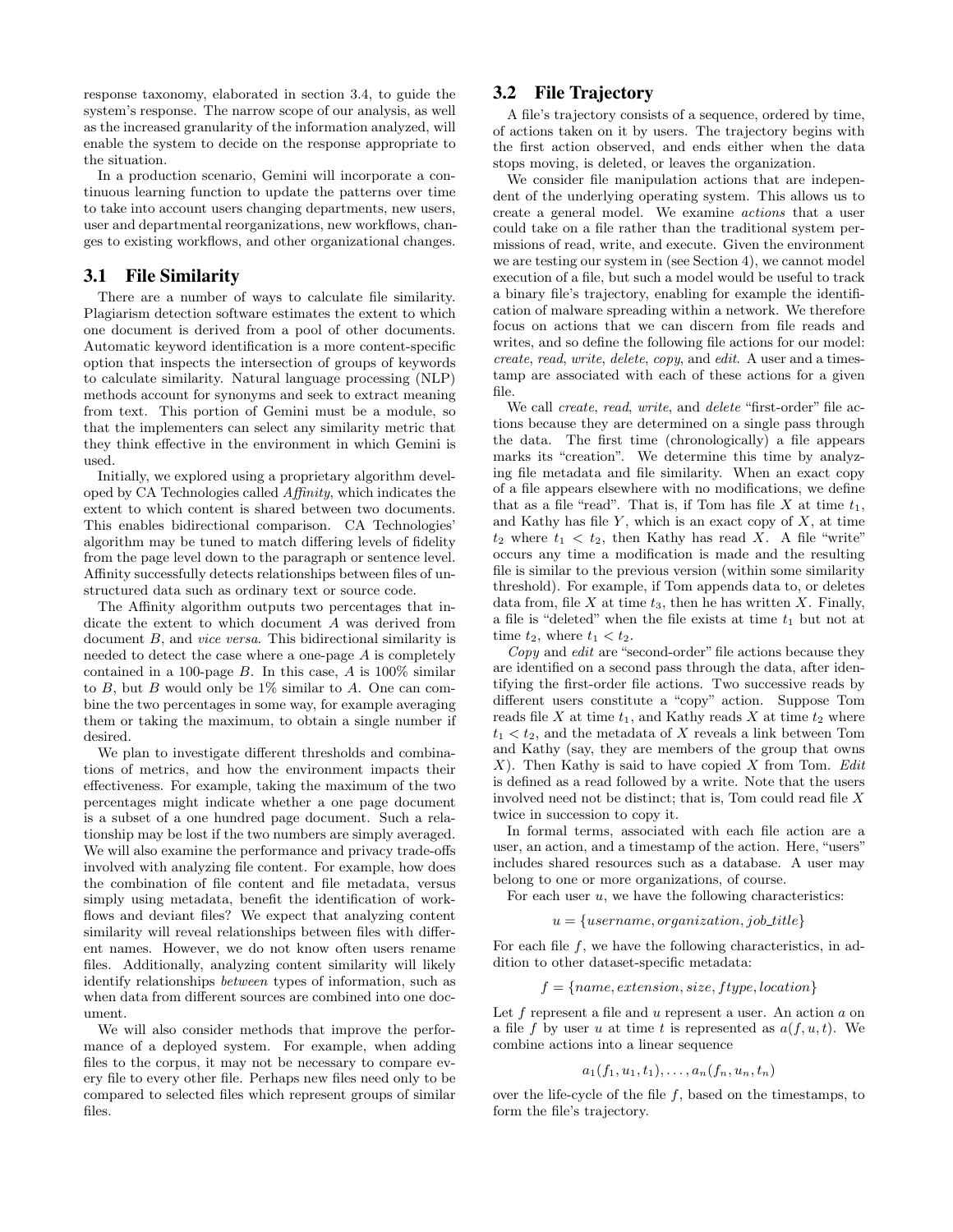

Figure 2: The File vs. Trajectory Similarity Matrix

Note that the trajectories of two similar but different files may involve different times. For example, suppose two people must file a report by time t. The first user's document may have timestamp  $t_{first} \ll t$ , and the second user's document may have timestamp  $t_{second} = t$ . The critical observation for similarity of trajectories is that both are completed by a specific time, t. For notational convenience, we will represent the two actions as having the same timestamp  $t$ , because it makes exposition simpler. But the reader should bear in mind that two files may have similar trajectories even when the timestamps associated with some actions differ across the trajectories. The similarity metric must deal with this difference.

Trajectories are grouped based on their similarity and organized into patterns. Ways to explore trajectory similarity metrics include graph similarity measures and machine learning techniques.

## 3.3 Patterns

A group of similar trajectories forms a pattern. Because trajectories consist of actions that humans take on a file, the patterns will also represent workflows performed by humans. In addition to the ordering of actions given by the timestamps, we consider the duration of the interval between actions, and the actions' frequency. These become a characteristic of the trajectory, and we can identify periodic processes such as weekly, monthly, or quarterly reports.

Most organizations have many well-defined processes such as filling out timesheets and filing and paying invoices. The steps include preparation of the documents and a well-defined approval chain. An individual employee will submit his timesheet to a supervisor. The supervisor may approve it and forward it to payroll, or reject it and require the employee to submit a correction before forwarding it to payroll. Information that goes into an invoice may be derived from purchasing and timekeeping records, then routed to management, and finally to contracting.

Less well-defined processes may include writing code and technical reports. In these processes, members of a team exchange multiple copies of drafts, receive feedback that results in modifications, and then create a final submission. Other workflows may depend on an approval the content of which is not sufficiently similar to other information in the workflow, and in such a case, trajectory similarity may be more important than file content similarity. We acknowledge

that some types of legitimate workflows may not follow regular patterns, and one contribution of this experiment will be identifying the types of workflows for which this method is effective.

The actions in the trajectories will undoubtedly have different timestamps, but as noted above the timestamps will be close. Aggregating the information will indicate similarities in the trajectories, such as all employees sending their timesheet to management before 5pm on Friday, management approving or rejecting them before 5pm on Monday, and payroll emailing paystubs to each employee by 5pm on Wednesday. These similarities form the basis for a pattern.

An interesting question is how to handle files with metadata and content that are not similar to those of any other files. Every file has a trajectory; the trivial case is when there is exactly one occurrence of a file, its trajectory consisting of a single action ("create"). For such files, we focus on the user who created the file. The other trajectories associated with this creator may enable us to form some conclusion about why these files are not part of some other pattern. We are also interested in any trajectories that differ from all other trajectories. Understanding these special cases will help us categorize the "noise" quadrant in Figure 2.

Perhaps graph similarity metrics or social media flow patterns will suggest a method of automatically grouping trajectories into patterns; we plan to experiment with various thresholds to test this idea. Patterns representing business functions will be categorized as workflow processes. This will be organization-specific and we will seek methods to automate this.

#### 3.4 Responses

Current DLP responses consist of blocking a transmission or sending an alert. In order to effectively block the transmission, one must have a high level of confidence that data leakage is occurring; otherwise, a false positive effectively produces a self-inflicted denial of service attack. The latter response, sending alerts, can produce false positives that requires a human analyst to detect.

A more detailed taxonomy of responses can describe more fine-grained automated responses and the situations in which they are appropriate. The goal of the response taxonomy is to use the insight gained from analysis to reduce the number of false negatives as well as to prevent self-inflicted denials of service resulting from false positives. For example, if some anomalous activity could be data leakage, then the system could increase monitoring and analysis of all accesses to the appropriate file or files. If data leakage occurs through an email attachment, the system could replace the restricted file in the attachment with a bogus file or strip the attachment, and then send the email on. If data leakage occurs in the body of an email, the system could encrypt or redact only the restricted information, or replace it with nonsense text. If large amounts of essential data are being deleted from the file system, then the system could automatically copy the information to a backup repository instead of simply disallowing the "delete" action. These options are depicted in Figure 3.

The system could also examine the context of the suspect action relative to other actions to determine whether it should take additional response measures after blocking a user action. The user's response to the response could also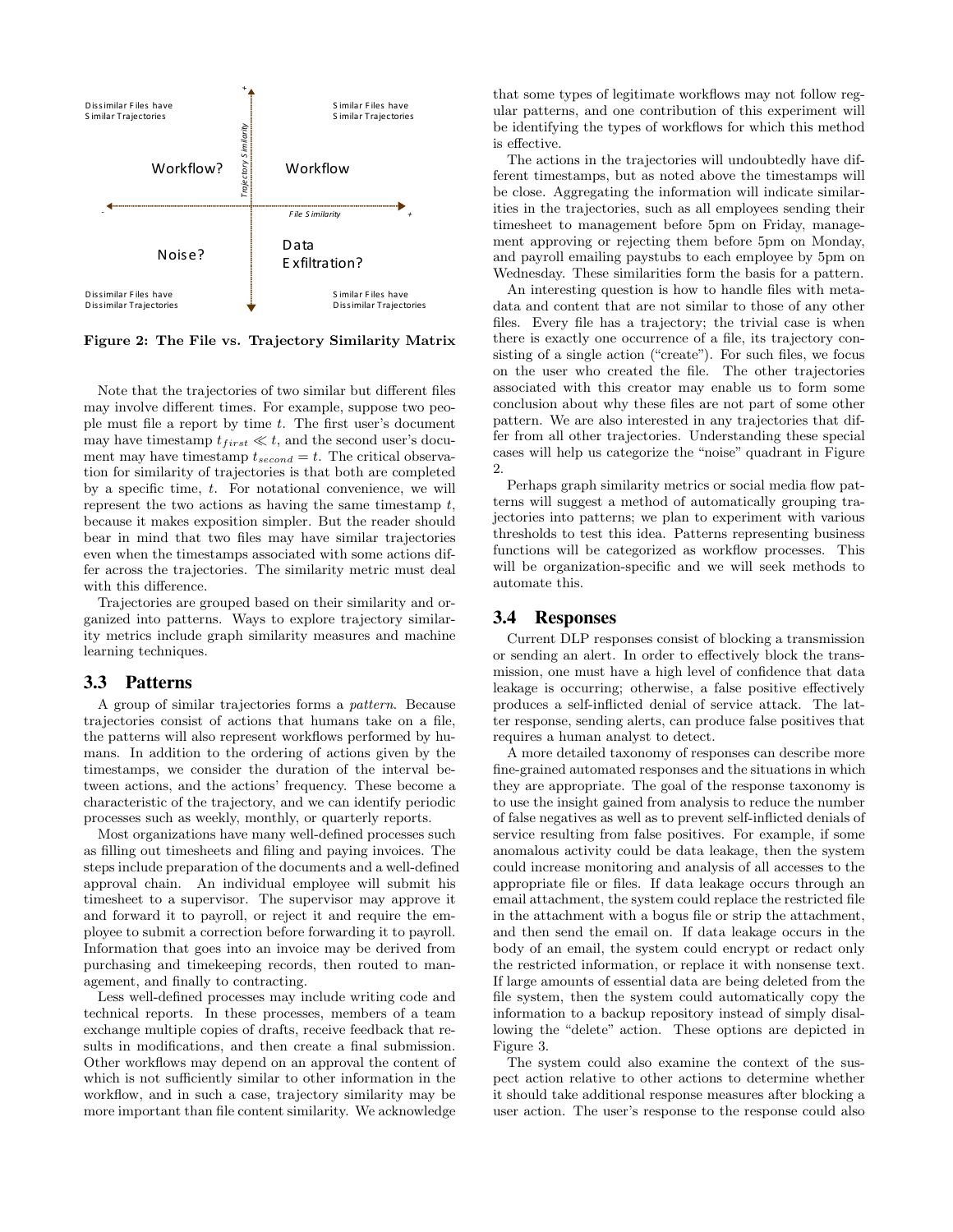

Figure 3: DLP Responses

feed back into the system. For example, if someone makes a second attempt to transmit the information, one possible reason is that the user may not realize the violation of policy. In this case, the managers need to clarify the policy or ensure all employees know it. The deployed system could also incorporate warnings, asking a user if they really mean to perform an action, in order to prevent leakage before it occurs.

The reader will recall that our adversary includes intentional, inadvertent, internal, or externally-initiated data leakage threats. Adversarial capabilities as well as common employee mistakes will inform the types of workflow deviations to which Gemini should respond.

## 4. EXPERIMENTAL DESIGN

This section presents the hypotheses to be tested, and the experiments to be run. We begin with a description of the data set, and then discuss the abstraction of trajectories and patterns from the file system. We can then state our hypotheses, and present the experiment.

## 4.1 Dataset

In order to enable reproducibility, we use the Enron Email Corpus dataset. This dataset is from a major U.S. corporation that collapsed, and in the ensuing fraud investigation the U. S. Securities and Exchange Commission (SEC) seized a large corpus of emails for use at trial. These emails were subsequently made available by CMU and then Amazon Web Services. Note that Amazon Web Services has since removed the Enron Email Corpus due to concerns about user privacy.

The CMU-hosted dataset is frequently used in email and social network research. However, the CMU-hosted dataset has been preprocessed to resolve duplicate aliases and contains 517,431 emails with no attachments. Several other versions of the Enron Email Corpus have been made available by different researchers and have been processed to support their research focus. They consist of varying numbers of emails, but most of them do not contain attachments, and of those that do the highest number of attachments we found was approximately 41,000 attachments. The Amazon Web Services version contains 1,227,255 emails with 493,384 attachments and totals 210 GB. Since our initial analysis focuses on the attachments, we processed the original dataset in order to obtain all email attachments and information about the emails to which they were attached. To our knowledge, this is the first exploration of all versions of all attachments in the Enron Email Corpus.

Amazon Web Services hosted the Enron Email Corpus in several formats. We chose to analyze the XML version. Our initial analysis showed that a large number of attachments are URLs; that is, if a hyperlink is pasted in the email body, information about the link is included in an attachment. We have identified several common attachments such as "mime001.txt" files, vcf cards, and "winmail.dat". As our similarity metric uses text, all binary files including executables are excluded from our analysis. We set aside all attachments other than text ones, including all media files including audio, video, and image files, for later analysis.

Nearly half of the files are Microsoft Word documents. An additional 15% are Excel spreadsheets, and 7% are in Portable Document Format (PDF). If the PDF was created by conversion from a word processor document, our file similarity metric will be able to analyze its content. Several other word processor formats are present, including ".wpd" (Word Perfect file), as well as additional text formats such as ".txt", and ".rtf" (Rich Text Format). A nontrivial 6.5% of the files have no extension. Initial inspection of these files shows that several of them do indeed represent relevant documents. We will explore an automated method for adding the appropriate file extension to this set of nearly 31,000 files so that our similarity metric can process them. There are also over 1,400 zip files, which we plan to extract and add to the constructed filesystem.

A custodian is the user who owns the email files under consideration. There are 151 total custodians, one quarter of whom are identified only as "employees". Eight of the users (5%) hold the title of either CEO or President, while twentyeight (19%) are Vice Presidents. There are twenty-three directors (15%), thirteen managers (9%), and five managing directors (3%). A full twenty-nine (18%) do not have a job title [20].

For our initial analysis, we grouped files with exactly the same name as similar and sought the relationships between them based on their metadata. This initial grouping method will be replaced with file content similarity groupings when we finish implementing a file content similarity metric to identify groups of similar files.

The initial analysis revealed that duplicate files are very common. The reason for this is that the same file appears in multiple folders. For example, files with exactly the same metadata will appear in a particular custodian's Inbox, Discussion Threads, and All Documents folders. We are currently incorporating duplicate removal in to our algorithm. If a file has the same custodian and timestamp, we arbitrarily choose one version to retain and remove the others from consideration. The impact of duplication is nontrivial; in one analysis, we found only 69,193 distinct files in a group of 230,116 metadata records after removing 160,953 duplicates. In this instance, only 30% of the files analyzed were distinct according to our duplication removal algorithm.

Another initial finding is that when the sender carbon copies themselves, this can confuse trajectory construction. We will try removing a recipient from the recipient list when that recipient is also the sender. Another complicating factor is inconsistent aliases. The user Matt Bishop may be represented by "M Bishop", "Matt Bishop", "Matt A Bishop", "Bishop, Matt", "Bishop, Matt A", "bishop@ucdavis.edu", "bishop@cs.ucdavis.edu", and other variations. We are currently working to resolve aliases and point variations on one custodian's name and email address to the same user.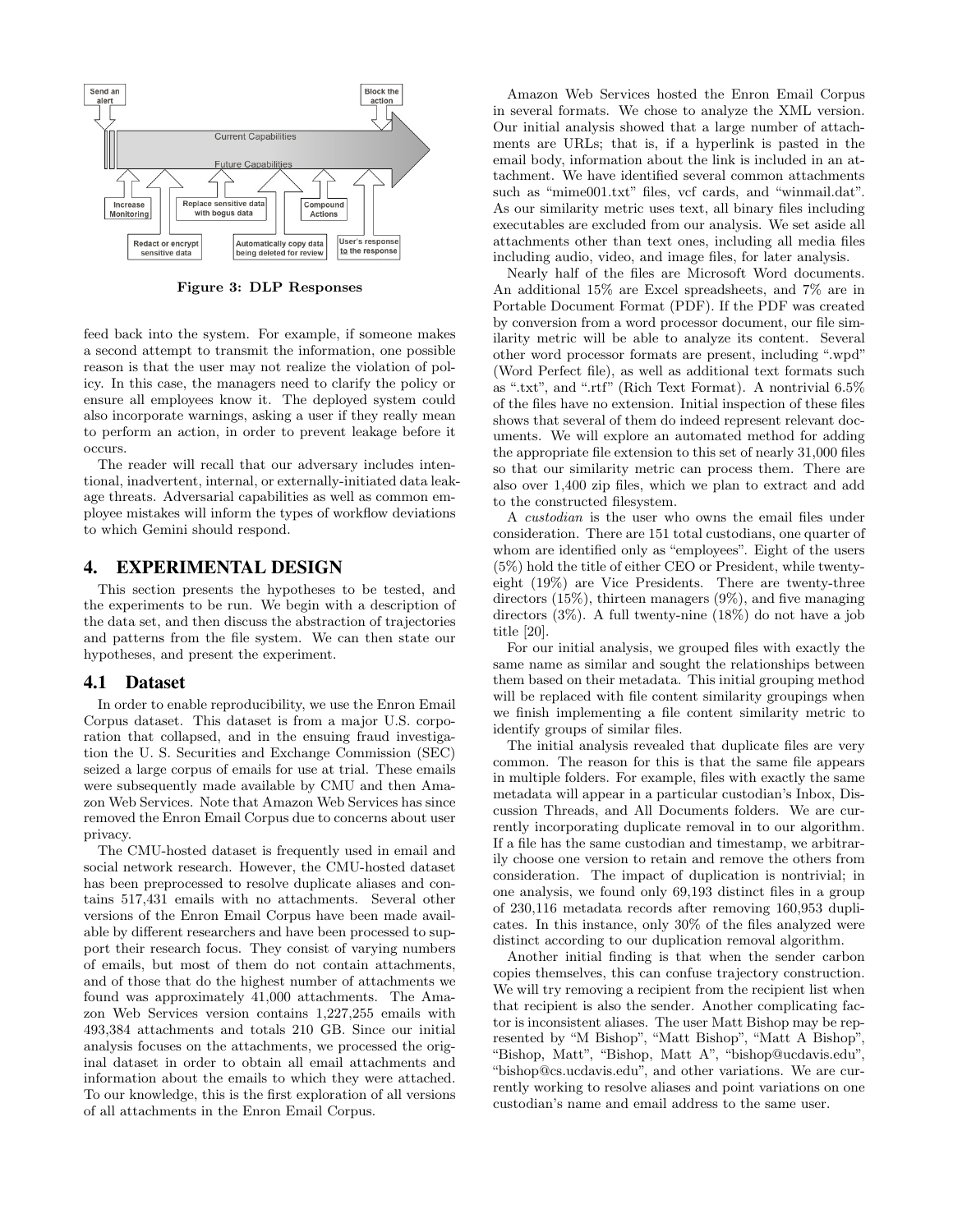We suspected that patterns will link various departments along a workflow process, so we searched the literature for an organization chart that would describe the relationships custodians had with each other. Unfortunately, we were unable to locate such a chart. Recall that [4] attempts to infer Enron's corporate hierarchy by analyzing email content. Fortunately, our initial analysis of the dataset found several promising leads, and so we are attempting to derive a chart from the initial count of 1,216 attachments containing the words "org" and "chart" .

## 4.2 Modeling a File System

In order to model a functioning business, we needed to create a file system using the email attachments. Thus, we assumed that documents attached to email represent a subset of a user's files. So we use the email metadata to develop our file metadata. For example, suppose document  $doc_1$  is attached to email  $email_1$ . Associated with  $email_1$  is a sender sender<sub>1</sub>, recipient recip<sub>1</sub>, and timestamp  $t_1$ . Suppose that  $action<sub>1</sub>$  is associated with  $email<sub>1</sub>$ . Then the file  $doc<sub>1</sub>$  has the following properties:

Filename:  $doc<sub>1</sub>$ 

Time of file action:  $t_1$ 

Users associated with some file action:  $sender_1, recip_1$ Emails and their attachments map into first-order file actions as follows. The first time (chronologically) an attachment  $doc_1$  appears, we say that sender<sub>1</sub> created  $doc_1$ . When  $recip_1$  receives  $doc_1$  as an attachment, we say that  $recip_1$ read  $doc_1$ . Carbon-copy (CC) recipients as well as primary (TO) recipients all read  $doc_1$ . When  $sender_1$  transmits a file similar but not identical to a previously seen version of  $doc_1$ , we say that  $sender_1$  writes  $doc_1$ . When  $doc_1$  is attached to an email found in  $recip<sub>1</sub>$ 's deleted items folder, then we will say  $recip_1$  deleted  $doc_1$ .

| Data Field                  | Description                            |
|-----------------------------|----------------------------------------|
| DocID                       | A unique value for each file that also |
|                             | references the email to which it was   |
|                             | attached.                              |
| From                        | The email sender                       |
| TО                          | The email recipient $(s)$              |
| CС                          | The carbon copy email recipient(s)     |
| Subject                     | The subject of the email               |
| Date sent                   | yy-mm-dd                               |
| Time sent                   | hh24-mm-ss                             |
| $\text{AttentionmentCount}$ | The total number of file attached to   |
|                             | an email                               |
| <b>AttachmentNames</b>      | A complete list of attachments         |
| Custodian                   | The Enron employee whose emails        |
|                             | we are analyzing                       |
| LocationURI                 | The email folder in which the email    |
|                             | is stored                              |
| FileName                    | The attachment filename                |
| FileExtension               | The attachment filename extension      |
| FileSize                    | The size of the attached file          |

#### Table 1: Metadata retained for each file

Emails and their attachments map into second-order file actions as follows. Suppose that  $sender_1$  emailed  $doc_1$  to *recip*<sub>1</sub> at time  $t_1$ . As above, we say that *recip*<sub>1</sub> read *doc*<sub>1</sub>. If, some time after  $t_1$ ,  $recip_1$  emailed a file identical to  $doc_1$ to  $recip_2$ , then we say that  $recip_2$  read  $doc_1$  and that  $recip_1$ 

copied  $doc_1$ . Suppose that  $recip_1$  read  $doc_1$  at time  $t_1$ , and then transmitted a file similar but not identical to  $doc_1$ . We say that  $recip_1$  edited  $doc_1$ .

We assume that the email timestamps are from the same server. The filesystem is structured in the following manner to associate each attachment with a unique file path:

#### $Custodian/email\_subject/email\_folder/yy-mm-dd/$ hh-mm-ss/FileName.ext

This structure consolidates activity by file name for each custodian while preserving uniqueness down to the second. We also formed a mirror directory where metadata for each file is preserved in a "metafile". This simplifies accessing metadata during file analysis. We should note that the deployed system will not depend on the filesystem structure. For example, we considered organizing the attachments as follows:

#### $Custodian/email\_folder/FileName\_timestamp.ext$

We decided to use the first structure in order to preserve the integrity of the original file names. Because similarity is determined among all files, the construction of trajectories and patterns is independent of the filesystem structure. This approach will enable Gemini to be deployed in any organization, on any user's filesystem, regardless of how the user organizes their files.

We preserve the metadata fields listed in Table 1 in the metafile.

#### 4.3 Generating Trajectories

Generating the trajectories for the Enron dataset poses a challenge. As described in Section 3, when Gemini starts, it develops trajectories as the system evolves. But the Enron data is static, so there is no evolution of the system. We need to simulate such an evolution. To do this, we modify the three training steps as follows:

- 1. Group the files into sets of "similar" files. "Similar" is defined by a similarity metric that takes both content and metadata into account, because looking at both often points to relationships among files that may not be apparent from either examined separately.
- 2. For each set of similar files, derive the actions that relate the different files to one another. These actions are placed into a temporal sequence called a trajectory.
- 3. Use the evolution of the files, and the similarity metric, to determine when files have been moved or edited, and add these changes to the files' trajectories.

Here, we examine the existing files and their associated metadata to derive the changes made to the files. We assume that similar files are modified variants of one another. This assumption is necessary to develop the trajectories.

To generate the trajectories, we use a file content similarity metric, comparing every file to every other file. This produces a list of the files and two similarity matrices reflecting the bidirectional similarity of the files. The organization of our filesystem (described above) ensured the file paths were unique, unless the same filename appeared in the same email folder of the same custodian more than once per second.

We want to identify files that may be related and determine whether they form one or more trajectories. Files that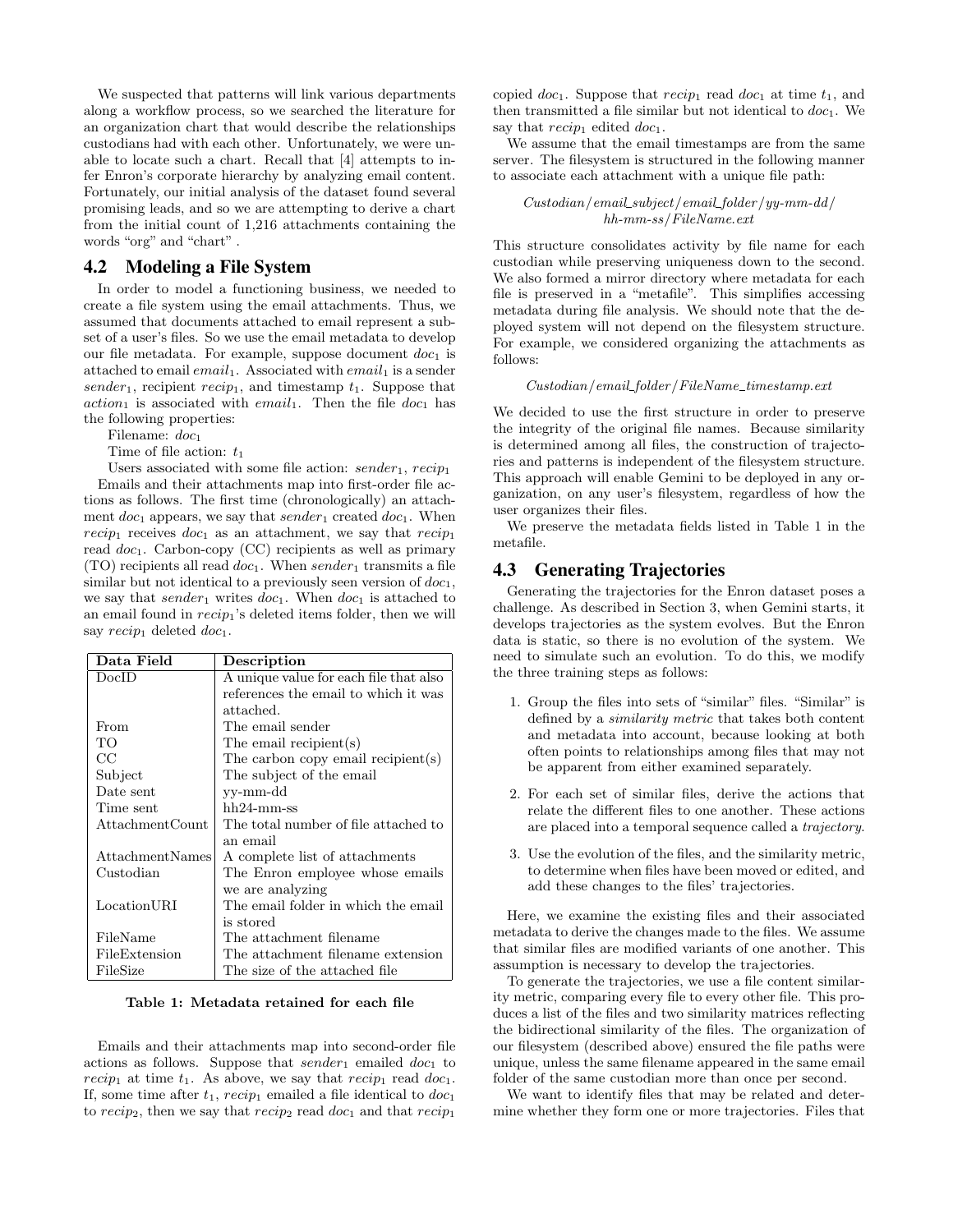are very similar will most likely be related. We will experiment with various similarity thresholds, beginning with 100% (identical) and decreasing the threshold, to group similar files. Recall that we compute separate bidirectional similarity metrics. The minimum, maximum, and mean of these two numbers for each file will provide measures of similarity. Grouping files by content similarity should identify identical or similar files that have different filenames.

In addition to the similarity metrics, metadata correlations may help us group files belonging to the same trajectory. The metadata contains both file metadata and information about the email to which it was attached. The file metadata includes the file name and size, while the email metadata includes the sender, recipient(s), carbon-copied recipients, the subject, timestamp, and number of attachments. As one would expect, records of blind carbon copies (BCC's) were not preserved in our dataset.

Once we find a group of files that are likely related (under the similarity metric and metadata correlation), we will identify the first-order and second-order file actions to form the data points described above. For example, there are 160 emails with files named "Resume.doc" attached. By applying the similarity metrics to the content and metadata for these files, we may find several completely different resumes. We want to identify edited and renamed copies of resumes. Even if "Resume.doc" were renamed to "Julie.doc", the similarity metric would show the connection between these documents. We then identify the file actions, form the data points, and combine them into trajectories based on the timestamps of the file actions. Looking at the users and email subject associated with a particular file, we can tell if there are separate, forked trajectories, or how the trajectory may have evolved. We will analyze a forked trajectory as a graph, possibly separating the forks and considering each part from start to finish. We may also find that some of the files that are grouped together due to content turn out to be unrelated because the file actions are different, or tine stamps do not match up sufficiently.

The file metadata will also preserve the fact that two files were attached to the same email when that is the case. This may indicate that these "co-attachments" follow similar trajectories, or are part of the same pattern. Even if a file appears once and is not similar to any other files, it will have a minimum trajectory of being created by one user (the sender) and read by the recipient(s).

We began by seeking "chain-of-custody" trajectories, where one can identify the flow of information from  $user_1$  to user<sub>2</sub>. However, in the absense of complete data, we will instead log accesses to the data that appear in our dataset. While the Enron Email Corpus consists of presumably complete records for each custodian during the specified timeframe, there may be other Enron employees whose records would complete these "chain-of-custody" trajectories. Without those employees records, this algorithm did not find many lengthy trajectories. Additionally, the "chain-of-custody" approach requires the resolution of different aliases pointing to the same user, otherwise this algorithm would not identify the flow. An example of this is when  $user_1$  sends information to user<sub>2</sub>, but user<sub>2</sub>'s mail folder saved user<sub>2</sub>'s alias in a format different from that saved in  $user_1$ 's mail folder.

Figure 4 depicts the frequency of different "chain-of-custody" trajectory lengths within the group of 230,116 metadata records not sorted by filename and without aliases re-



Figure 4: Trajectory Length Histogram

solved. Not pictured on the logarithmic y-axis are the single instances of trajectory lengths 5, 9, and 10. As the reader can see, the vast majority of files have a trivial trajectory of length one, but there are several trajectories we discovered with a length greater than one, detailed in Table 2.<sup>2</sup>

Table 2: Trajectory Lengths and the Number of Occurrences

| Trajectory Length | Count          |
|-------------------|----------------|
| 1                 | 67856          |
| $\overline{2}$    | 524            |
| 3                 | 55             |
| 4                 | 13             |
| $\overline{5}$    |                |
| 6                 | 3              |
| 7                 | $\overline{0}$ |
| 8                 |                |
| 9                 |                |
| 10                | 1              |

#### 4.4 Abstracting Patterns from Trajectories

After we construct the file trajectories, we will explore metrics for comparing trajectories and grouping similar trajectories. This will allow us to identify attributes of patterns, and develop metrics for determining whether a particular trajectory belongs to a particular pattern.

Consider an example of a simple workflow, such as submission of timesheets on a weekly basis. Suppose that several employees edit their timesheets several times per week. Then they send their completed timesheets to their manager during a particular time interval. The manager can either approve individual timesheets or return them for corrections. In the first case, the manager sends the approved timesheet to payroll. In the second case, the manager sends the timesheet back to the employee, who makes another edit and then resubmits it to management, who will then approve it and forward it to payroll. Payroll employees process the timesheets and send emails containing paystub information to the employees.

<sup>2</sup>We are exploring the cause of the discrepancy between 69,193 distinct files and 68,454 trajectories generated. Each file should have a trajectory, even if it is trivial. This may be due to incomplete file metadata.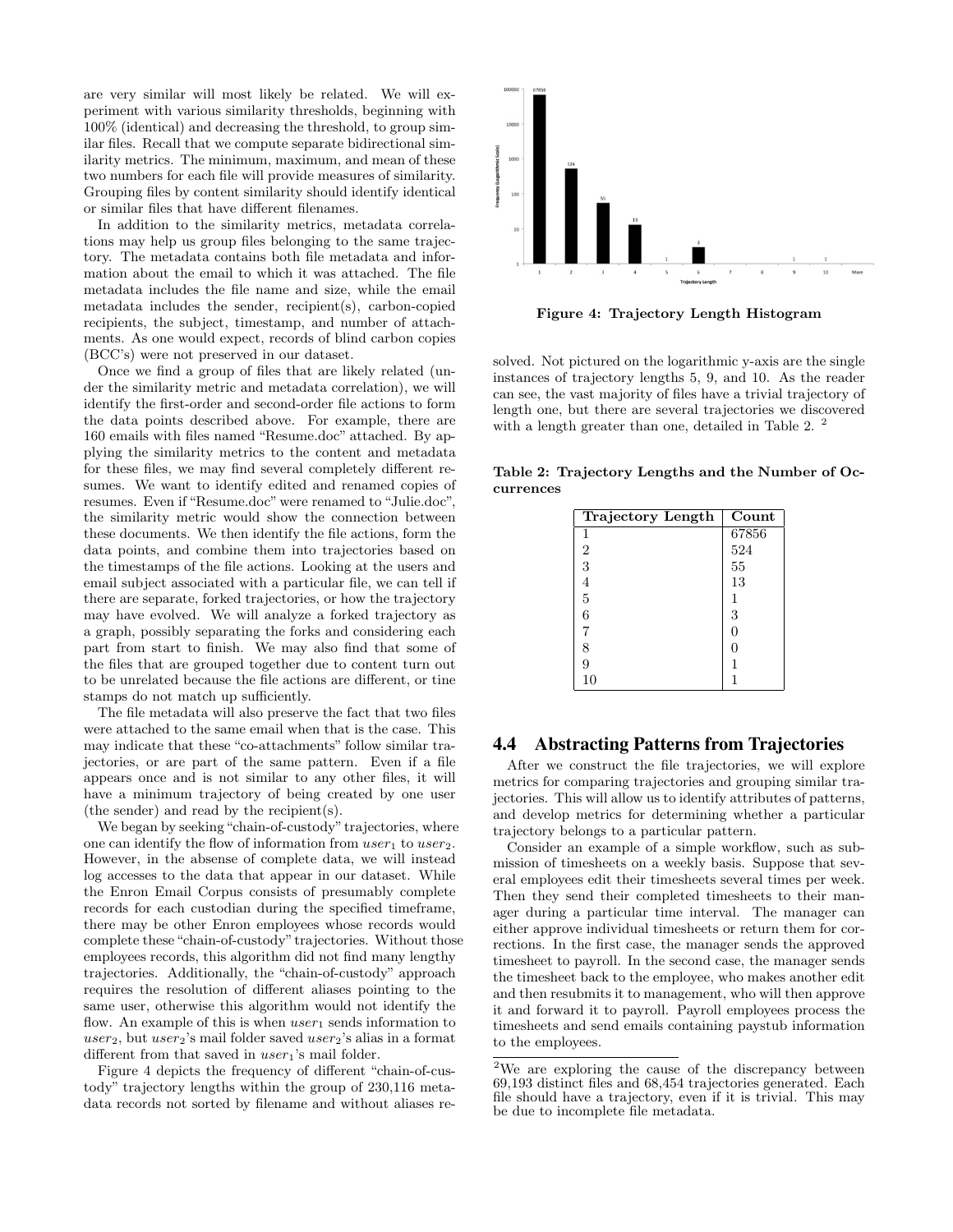

Figure 5: Analysis Flowchart

We apply the concepts of file similarity, trajectory similarity, and pattern abstraction to this example to demonstrate how our model works. From the file similarity metric, we discover similarities between different employees' timesheets, the copies received by the manager, and the copies received by payroll. File metadata will give us separate paths for each employee's timesheet, and from that we construct the separate trajectories for each employee's timesheet. Ultimately, these timesheets follow the same basic trajectories (employee, manager, payroll, email), with some variations. This creates a pattern. An overview of this process is illustrated in Figure 5.

After manually working through a few specific cases, we will automate the process of forming trajectories, refining as needed based on the results. We will then determine which patterns support workflow processes by inspection, and explore methods for automating workflow identification. We expect to gain insight into the types of information flow by examining patterns. Once we establish which patterns represent workflow processes, we will investigate any deviant files, similar to files that follow workflow pattern, but do not themselves follow that workflow pattern. We will also characterize the types of files present in our dataset which do not follow a workflow process.

## 4.5 Assumptions and Hypotheses

Our assumptions are as follows:

**Assumption**  $#1$ **:** The majority of activity in the dataset is work-related. The Enron Email Corpus does contain some personal correspondence, but personal correspondence typically does not have multiple versions; such attachments and emails would tend to be single instances. Because the nature of the data requires that we focus our analysis on file attachments that have multiple versions and multiple instances, most of this activity will be related to workflow processes. We will verify this by examining the content of the files.

**Assumption**  $#2$ **:** All timestamps are from the same server, so that the timestamps from different time zones, if any, have been resolved by the exchange server. We will order the file actions by timestamp, and look for conflicts to verify or refute this assumption. That is, if the file similarity metrics dictate a trajectory different from that indicated by the timestamps, we will modify the trajectory and perhaps adjust timestamps for groups of users located in a different time zone.

Our hypotheses are as follows:

**Hypothesis**  $#1$ **:** There are consistent patterns of information flow within an organization. If we are unable to discover linkages between documents exchanged by the Enron employees or if we cannot group trajectories in to patterns because the evolution, as it were, of any one file has nothing in common with the evolution of any other file, then we will conclude that consistent patterns of information flow are not represented in the Enron Email Corpus.

Hypothesis  $#2$ : Similar files will exhibit similar patterns of flow. Suppose that  $user_1$  creates  $doc_A$  and  $user_2$  creates  $doc_B$ , and  $doc_A$  is similar to  $doc_B$ . Then we expect  $doc_A$ and  $doc_B$  to follow the same pattern. If they do not, then this second hypothesis does not hold.

**Hypothesis**  $\#3$ **:** Any file similar to other files in a workflow pattern that deviates from that workflow pattern indicates possible data leakage. If  $doc_A$ ,  $doc_B$ , and  $doc_C$  are similar, and  $doc_A$  and  $doc_B$  follow the same workflow pattern but  $doc_C$  does something different, then we need to follow  $doc_C$ and determine whether the workflow is that of information being misused. This hypothesis depends on the assumption that the majority of information being exchanged at work is business related (Assumption #1).

## 4.6 Validation of Approach

We may encounter several types of false positives and false negatives in the course of this investigation. If two files are said to be similar when they are not, or do not meet the similarity threshold but we have some other link between them, we will revisit our similarity methods or define an acceptable error rate. Recall that file similarity will be based on both content and metadata analysis. The file content comparison will compare sentences at the most fine grained level (and not words or phrases). If for instance one person copied another person's work but changed minor words in every sentence, then the content similarity metric may not reflect this relationship.

A false positive for trajectory similarity will occur if two trajectories are said to be similar, but on inspection we determine that they are not. An example of this is if comparison of two trajectories indicated similarity, such as a timesheet trajectory and a resume trajectory. However, they are for different employees in completely different departments and the duration between file actions are completely dissimilar. On the other hand, a pair of trajectories could fail to be matched when they are actually similar. We will closely examine whether all employees timesheets follow similar patterns, for example.

We may see two files and their trajectories grouped into a pattern, but not notice a link between them. If a timesheet and a resume are grouped into pattern  $pat_1$ , while a timesheet and an invoice are grouped into pattern  $pat_2$ , we may have to include department identification into our pattern definition. If, however, two files and their trajectories are not grouped into a pattern but there is a clear linkage between them, we will need to revisit our analysis or define an acceptable error rate. One example of this would be if the timesheets of two employees in the same department end up in different patterns.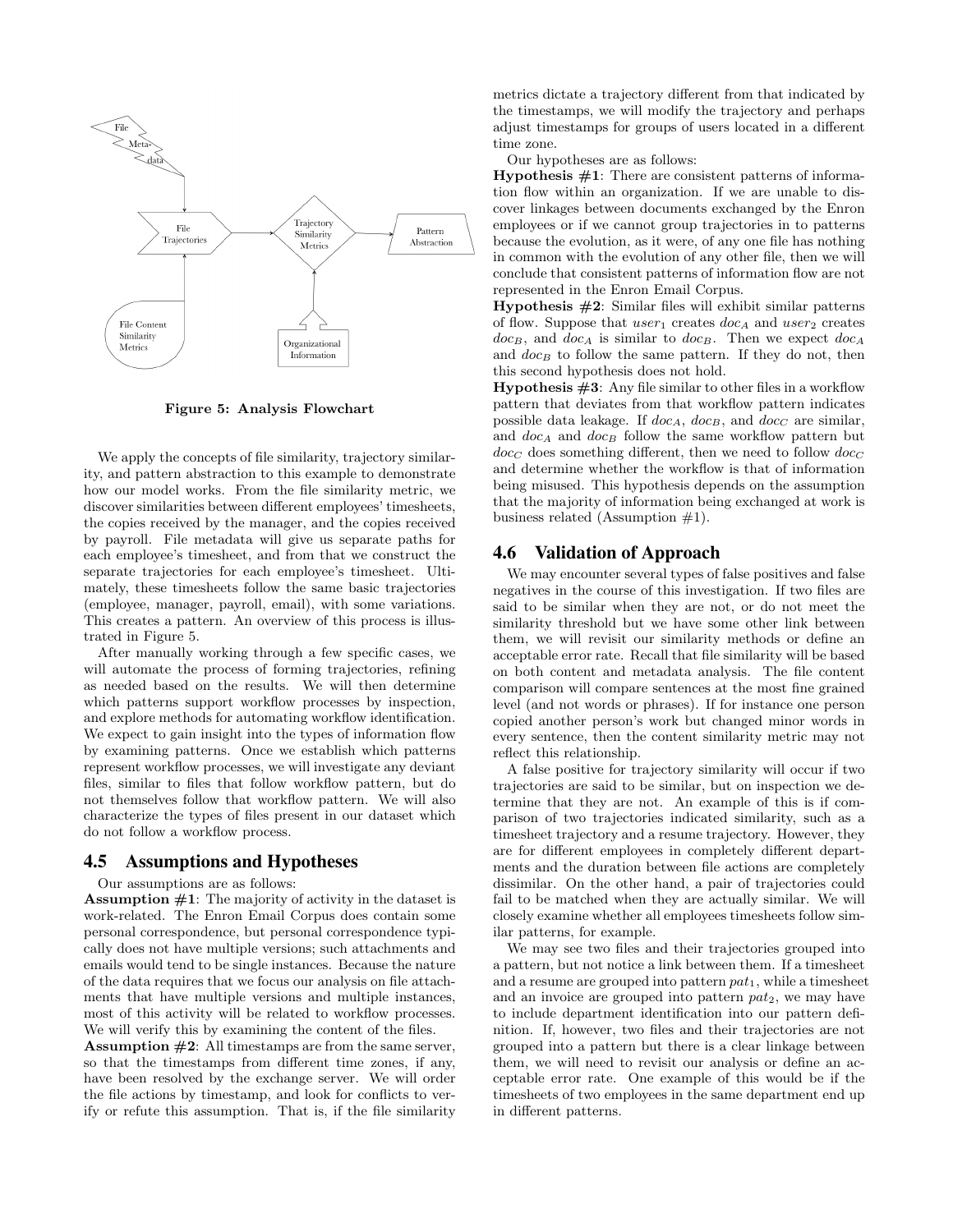# 5. IMPACT, LIMITATIONS & FUTURE WORK

Our information flow analysis could be used to trace the origin of a piece of information, such as who originated a technical report or an incorrect bit of information. Learning which types of information originate from outside the organization or have an outside destination, and which patterns or workflow processes use such information, will help us develop our model of workflows. They will also tell us what types of information are required to complete workflow processes, and which workflow processes rely on shared information.

The results of our analysis will provide insight into organizational workflow processes and how departments interact with each other. Just as it can detect data leakage external to the organization, it should also detect interdepartmental data leakage or organizational conflicts of interest. This method could also identify the organizational assets required to support workflow processes, such as information that could support workload balancing or network defense priorities. The organization could use the results to improve employee training as well. Mapping information to business tasks and workflows supports the goals of Personal Information Management (PIM), which seeks to understand how people use information and improve its availability in support of such tasks [12].

We also want to identify bidirectional or one-way information flows between departments. Knowing such flows will help us identify the types of activity associated with files that deviate from expected patterns and whether data leakage can be identified this way. We also plan to characterize the types of information common to a particular pattern, particularly when dissimilar documents follow the same pattern. This type of flow could indicate multiple data types supporting the same workflow.

This method can be extended to incorporate additional sources of organizational data to enrich the definition of workflow processes. It can also be applied to additional types of data-in-transit such as instant messages and unencrypted network traffic, as well as data-in-use (such as copy-and-paste) with the addition of a software agent. The method of deployment will depend on how the organization stores information. For example, if an organization uses a cloud-based architecture to store data, then we could add cloud provenance data to the trajectory analysis. For database storage, we could leverage access logs to enhance the trajectory algorithm.

Additionally, automating data leakage prevention responses contributes to user privacy because the system assigns an action based on established criteria, instead of the intervention of a human analyst. Automatic responses will also prevent more incidents of data leakage before they occur, and having more response options available will prevent self-inflicted denial of service because options other than blocking an action will be available.

If successful, this data-oriented approach will not require user behavioral information. Instead, it follows the data and identifies data that is not following an expected workflow pattern. This data-driven approach could augment or replace current user-driven approaches. This shifts the paradigm of current insider threat investigation methods. Instead of actions flagging a user's entire account for investigation based on particular work habits that differ from other employees' work habits, specific user actions that deviate from our narrowly defined problem would generate automatic responses. An aggregated list of such triggers and responses would enable the human analyst to reduce the set of people whose behavior must be investigated to establish whether this is an attempted data leakage. Additionally, if the same deviations occur from several user accounts, this could indicate the same actor using different user accounts.

However, this approach has limitations. As this approach is highly data-driven, we can only verify this method against threats that can be modeled by our data. Data exfiltration methods that rely on communication methods such as instant messaging, personal email, and copying and pasting restricted information in to an open document and then printing cannot be represented in this dataset. Nevertheless, verification of our hypotheses will lend insights towards how information flow could be applied to those additional avenues of data flow. In future work we plan to analyze binary data in order to study how malware spreads within a network and develop methods of identifying and preventing such spreads. As this method analyzes a filesystem model which includes deleted files, this method may not be effective against highly technically savvy adversaries who know how to cover their tracks. Additionally, this method works only on plaintext and would not be effective in analyzing encrypted files or network communications.

Our future work will incorporate the Enron email bodies. We took the step of preserving this information in the same format as the email attachments. We could treat the email memos as files as well, or adapt our analysis to email. This approach could detect changes to replies and forwarded emails.

Upon completion of the Enron Email Corpus experiment, we will automate several aspects of our analysis and propose a deployment within CA Technologies. The deployed system will run incrementally on a daily basis after the initial baseline training period.

In our future work, we will consider additional file similarity calculations, such as automatic keyword tagging. One could consider the percentage of matching tags between two documents once tags were properly grouped, and a distance measure had been defined. We will also consider applying more complex social networking information as an overlay on the user information, so that the social network of a user might act as an additional characteristic to supplement organization and job title. We will also explore applying human behavioral analysis to characterize the data behavior patterns that we identify.

As mentioned above, a software agent could monitor datain-use actions such as copy-and-paste, local egress points such as printers, device drivers for USB/CD/DVD, local host logs, database audit logs, and cloud provenance. We would like to explore methods to analyze binary files in order to detect the activity and trajectories associated with automated malware or polymorphic worm spreading. This method could be applied to rich media as well, using image, audio, or video similarity metrics instead of text similarity metrics.

In future experiments, we will look for an example within the data to model a data leakage event. We may find such an event in the Enron Email Corpus after further examination.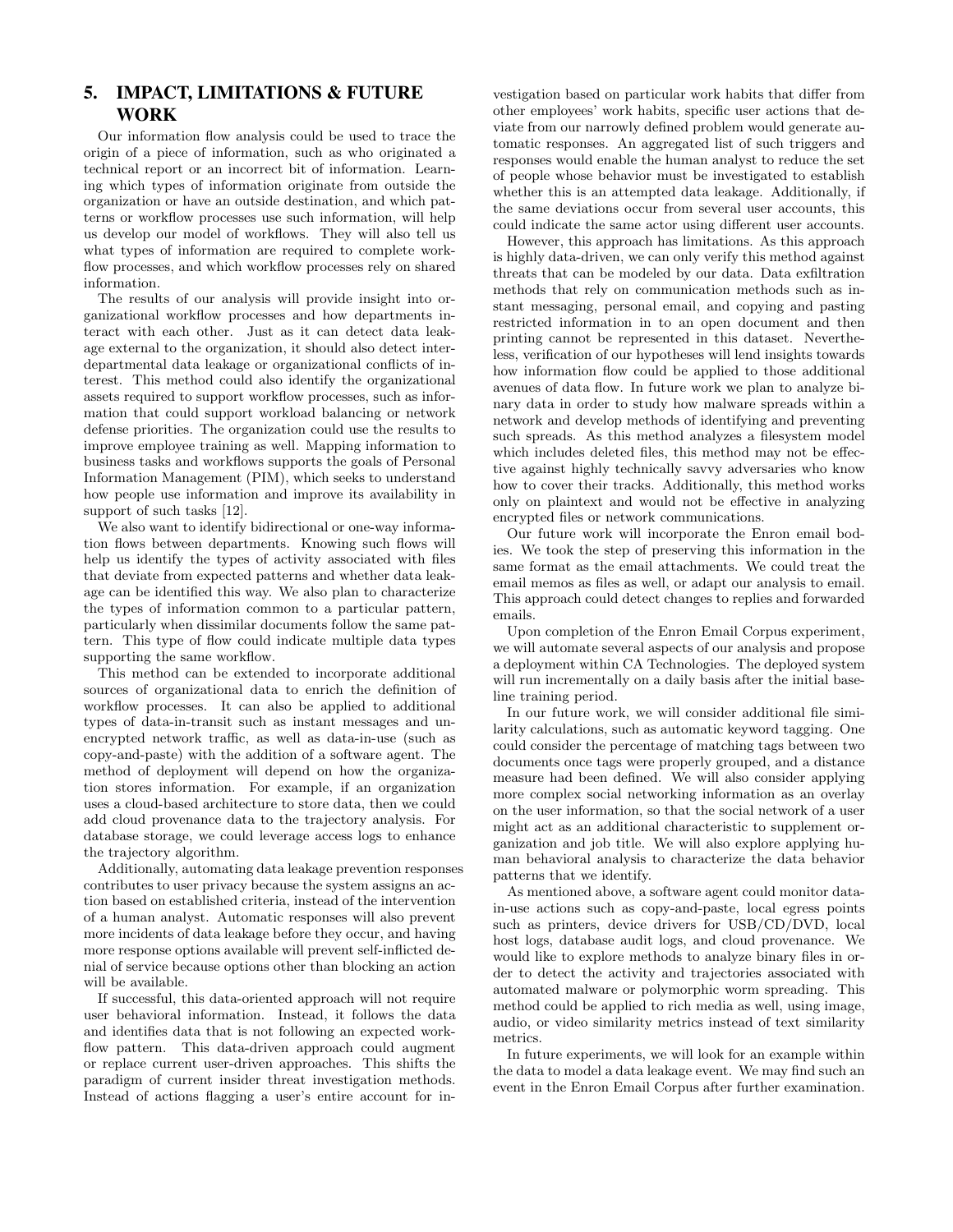# 6. CONCLUSION

We have designed a system for detecting data leakage. That system is based on the automated modeling of document flows and organizational processes. This approach represents a paradigm shift from traditional data leakage prevention approaches, which are based on keyword analysis of data-in-motion, and traditional insider threat detection approaches, which are based on modeling human behavior. The new paradigm is based on detecting information deviating from its expected behavior, and identifying which deviations indicate bad behavior. Our response taxonomy also will reduce the chances of an automated response causing denial of service.

In addition to proposing a new paradigm, we are also testing it against a new data source. This is the first analysis, to our knowledge, of all copies of the Enron email attachments.

Finally, this "follow-the-data"approach shifts the paradigm to assist security analysts to identify the users to investigate, rather than simply investigating all anomalous activity as a potential threat.

Acknowledgments: This work was supported by Awards CCF-0905503, CNS-1219992, CNS-1219993, and OCI-1246061 from the National Science Foundation to the University of California at Davis. Any opinions, findings, and conclusions or recommendations expressed in this publication are those of the authors and do not necessarily reflect the views of the National Science Foundation or of the University of California at Davis.

We thank Prof. Sean Peisert of the University of California at Davis and Lawrence Berkeley National Laboratory for helpful comments and discussions, and Dr. Tom Longstaff, Technical Director of the Department of Defense Office of System Behavior Research, for informal discussions that contributed to the system outlined in this paper. Peter Spellward of CA Technologies designed the Affinity document comparison metric.

## 7. REFERENCES

- [1] Cataphora technology: Tackling the hard problems.
- [2] Third annual benchmark study on patient privacy & data security. Technical report, Ponemon Institute LLC, December 2012.
- [3] Rafael Accorsi and Thomas Stocker. On the exploitation of process mining for security audits: the conformance checking case. In Proceedings of the 27th Annual ACM Symposium on Applied Computing, pages 1709–1716. ACM, 2012.
- [4] Apoorv Agarwal, Adinoyi Omuya, Aaron Harnly, and Owen Rambow. A comprehensive gold standard for the enron organizational hierarchy. In Proceedings of the 50th Annual Meeting of the Association for Computational Linguistics, pages 161–165, Stroudsburg, PA, USA, 2012. Association for Computational Linguistics.
- [5] Mohammed I Al-Saleh and Jedidiah R Crandall. On information flow for intrusion detection: What if accurate full-system dynamic information flow tracking was possible? In Proceedings of the 2010 workshop on New security paradigms, pages 17–32. ACM, 2010.
- [6] Peter Buneman, Sanjeev Khanna, and Tan Wang-Chiew. Why and where: A characterization of

data provenance. In Jan Van den Buschhe and Victor Vianu, editors, Proceedings of the Eighth International Conference on Database Theory, volume 1973 of Lecture Notes in Computer Science, pages 316–330, Berlin, Germany, January 2001. Springer-Verlag.

- [7] Mark Dredze. Intelligent Email: Aiding Users with AI. PhD thesis, Computer and Information Science, University of Pennsylvania, 2009.
- [8] Mark Dredze, John Blitzer, and Fernando Pereira. "sorry, i forgot the attachment:" email attachment prediction. In Proceedings of the Third Conference on Email and Anti-Spam, July 2006.
- [9] Mario Frank, Joachim M Buhman, and David Basin. Role mining with probabilistic models. ACM Transactions on Information and System Security  $(TISSEC)$ , 15(4):15, 2013.
- [10] Carrie Gates and Carol Taylor. Challenging the anomaly detection paradigm: a provocative discussion. In Proceedings of the 2006 workshop on New security paradigms, pages 21–29. ACM, 2006.
- [11] Mieke Jans, Benoît Depaire, and Koen Vanhoof. Does process mining add to internal auditing? an experience report. In Enterprise, Business-Process and Information Systems Modeling, pages 31–45. Springer, 2011.
- [12] William Jones and Harry Bruce. A report on the nsf-sponsored workshop on personal information management, seattle, wa, 2005. In Report on the NSY PIM Workshop, January, pages 27–29, 2007.
- [13] Bryan Klimt and Yiming Yang. The enron corpus: A new dataset for email classification research. In Jean-François Boulicaut, Floriana Esposito, Fosca Giannotti, and Dino Pedreschi, editors, Proceedings of the 15th European Conference on Machine Learning, volume 3201 of Lecture Notes in Computer Science, pages 217–226, Berlin, Germany, September 2004. Springer-Verlag.
- [14] Martin Kuhlmann, Dalia Shohat, and Gerhard Schimpf. Role mining - revealing business roles for security administration using data mining technology. In Proceedings of the eighth ACM symposium on Access control models and technologies, SACMAT '03, pages 179–186, New York, NY, USA, 2003. ACM.
- [15] Andrew McCallum, Xueri Wang, and Andres Corrada-Emmanual. Topic and role discovery in social networks with experiments on enron and academic email. Journal of Artificial Intelligence, 30:249–272, 2007.
- [16] Bethany McLean and Peter Elkind. The Smartest Guys in the Room: The Amazing Rise and Scandalous Fall of Enron. Penguin Group, New York, NY, USA, 2003.
- [17] Aubrey J Rembert. Comprehensive workflow mining. In Proceedings of the 44th annual Southeast regional conference, pages 222–227. ACM, 2006.
- [18] Jürgen Schlegelmilch and Ulrike Steffens. Role mining with orca. In Proceedings of the tenth ACM symposium on Access control models and technologies, pages 168–176. ACM, 2005.
- [19] Asaf Shabtai, Yuval Elovici, and Lior Rokach. A Survey of Data Leakage Detection and Prevention